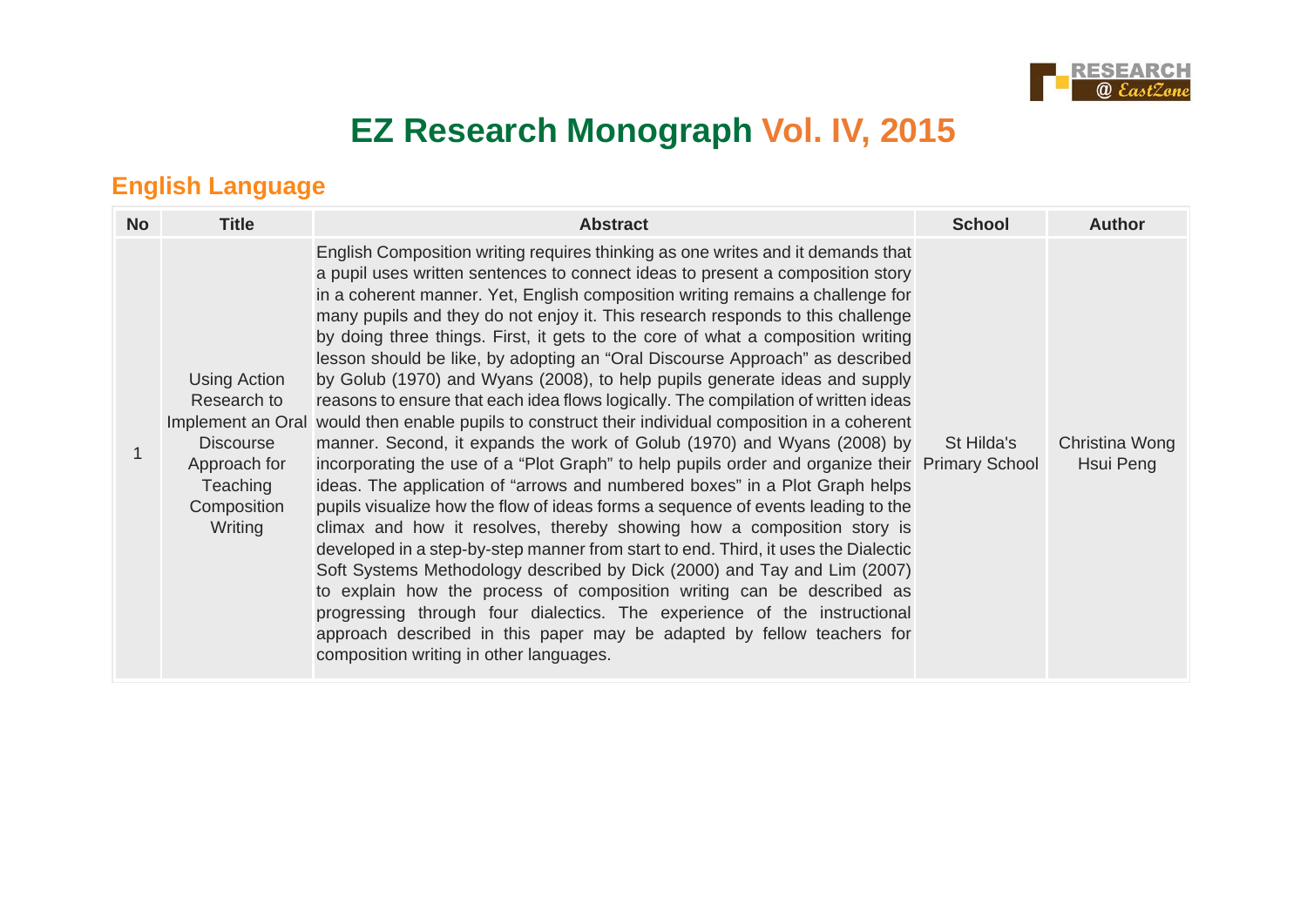

#### **Maths**

| <b>No</b>      | <b>Title</b>                                                                                            | <b>Abstract</b>                                                                                                                                                                                                                                                                                                                                                                                                                                                                                                                                                                                                                                                                                                                                                                                                                                                                                                                                                                                                                         | <b>School</b>             | <b>Author</b>                                           |
|----------------|---------------------------------------------------------------------------------------------------------|-----------------------------------------------------------------------------------------------------------------------------------------------------------------------------------------------------------------------------------------------------------------------------------------------------------------------------------------------------------------------------------------------------------------------------------------------------------------------------------------------------------------------------------------------------------------------------------------------------------------------------------------------------------------------------------------------------------------------------------------------------------------------------------------------------------------------------------------------------------------------------------------------------------------------------------------------------------------------------------------------------------------------------------------|---------------------------|---------------------------------------------------------|
| $\mathbf{1}$   | <b>Flip Your Students'</b><br>Learning in<br>Mathematics - An<br><b>Action Research</b><br><b>Study</b> | This paper aims to examine the impact of using the Flipped Model approach<br>(Bergmann & Sams, 2012) in a secondary three Normal Academic classroom.<br>Students watched videos / lessons at home and were given opportunities in<br>class to show what they have learnt. They collaborated with one another using<br>a process called Learning in Teams which is a modified version of Team Based Catholic School<br>Learning. A total of 20 students were involved in this study which lasted a year.<br>Pre- and Post-test were conducted and their results are presented in this study<br>together with some possible recommendations for future research.                                                                                                                                                                                                                                                                                                                                                                          | Hai Sing                  | Radha Devi<br>Oonnithan                                 |
| $\overline{2}$ | $Fit All -$<br><b>Differentiated</b><br>Instruction in<br>Secondary<br><b>Mathematics</b>               | This paper aims to give its readers an insight on how differentiated instruction<br>One Size Doesn't can be carried out in mixed ability mathematics classrooms. It explains on how<br>lessons were differentiated based on the process and taking into account<br>students' learning profile. A total of 148 students from secondary three express<br>were involved in this study. The students first took a survey to determine their Catholic School<br>most preferred way of learning. Lesson packages were then designed for two<br>chapters in the syllabus. This paper also discusses further on the data collected<br>and some of the limitations that has to be considered.                                                                                                                                                                                                                                                                                                                                                    | Hai Sing                  | Radha Devi<br>Oonnithan                                 |
| 3              | Mathematical<br>Modelling as<br>Alternative<br>Learning Approach<br>in JC Mathematic<br>Curriculum      | The traditional lecture and tutorial system has been a widely implemented<br>system in Singapore's tertiary education for many years. With the evolution of<br>the educational and social climate, this conventional approach of instruction is<br>slowly losing its appeal in terms of motivating students in gaining new<br>knowledge. With an aim to improve students' collaborative problem solving<br>skills, different learning activities that are largely non-conventional in the way<br>knowledge and skills are acquired were carried out with mathematics students<br>at Temasek Junior College (TJC). Real world tasks were used to develop<br>problem solving skills through mathematical modelling. Teachers worked in<br>professional learning teams and made different modifications to the<br>implementation of mathematical modelling. In this paper, there will be a<br>description on the design of the mathematical modelling tasks and how the<br>tasks were carried out each year to enhance students' learning. | Temasek Junior<br>College | Yeo Chiu Jin<br><b>Ting Siew Choon</b><br>Gan Chin Koon |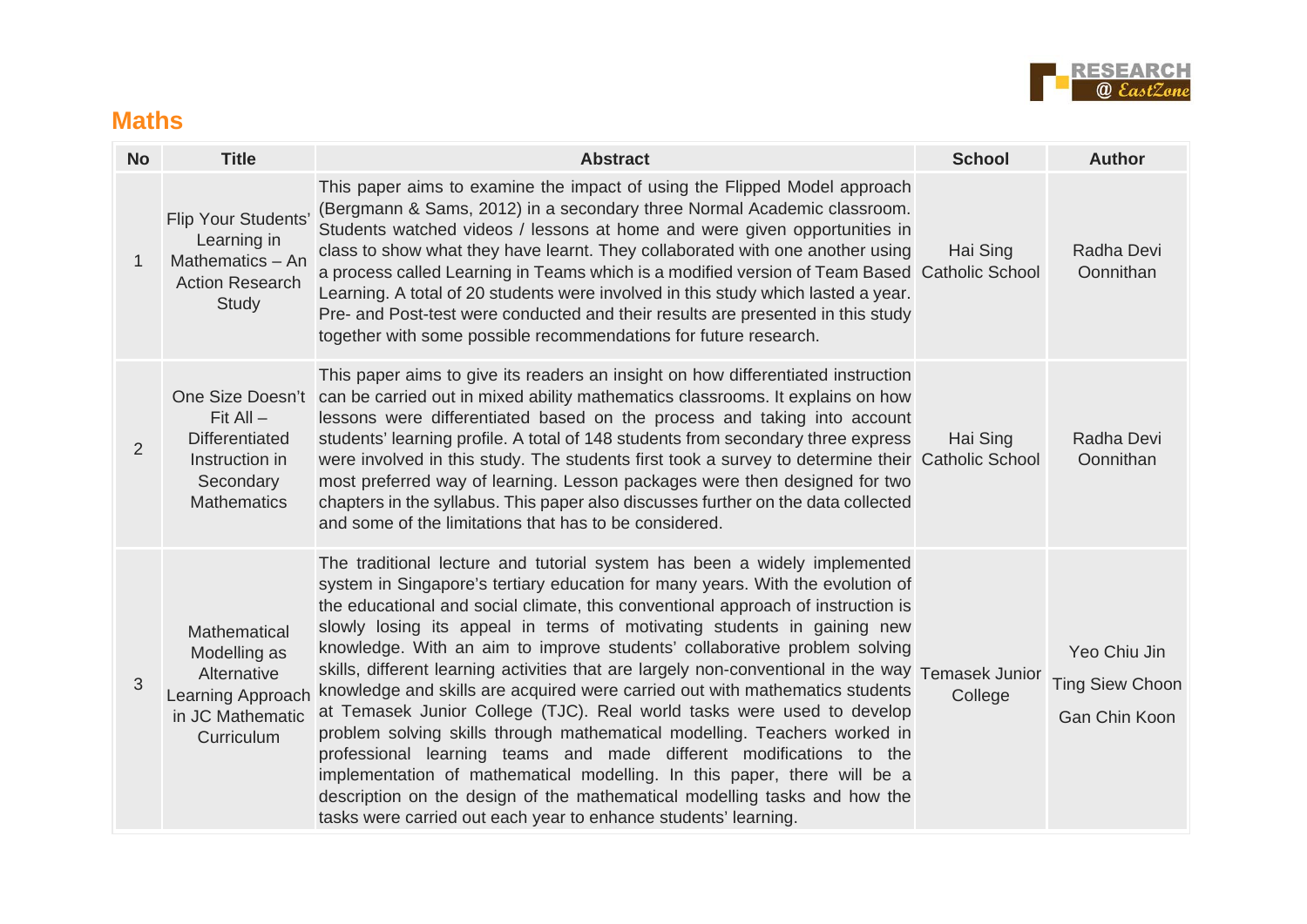

## **Mother Tongue**

| <b>No</b> | <b>Title</b>                                                                                                                                                      | <b>Abstract</b>                                                                                                                                                                                                                                                                                                                                                                                                                                                                                                                                                                                                                                                                                                                                                                                                                                                                                                                                                                                                                                                                                                                                                                                                                                                                                                                                                                                                                                                                       | <b>School</b>                                                                                                   | <b>Author</b>                                                             |
|-----------|-------------------------------------------------------------------------------------------------------------------------------------------------------------------|---------------------------------------------------------------------------------------------------------------------------------------------------------------------------------------------------------------------------------------------------------------------------------------------------------------------------------------------------------------------------------------------------------------------------------------------------------------------------------------------------------------------------------------------------------------------------------------------------------------------------------------------------------------------------------------------------------------------------------------------------------------------------------------------------------------------------------------------------------------------------------------------------------------------------------------------------------------------------------------------------------------------------------------------------------------------------------------------------------------------------------------------------------------------------------------------------------------------------------------------------------------------------------------------------------------------------------------------------------------------------------------------------------------------------------------------------------------------------------------|-----------------------------------------------------------------------------------------------------------------|---------------------------------------------------------------------------|
| 1         | A Self-Determined<br>Learning Approach<br>for Chinese Oral<br><b>Skills in Primary</b><br><b>Schools</b>                                                          | As pointed out by Kenyon and Hase (2013), the essence of self-determined<br>learning is that in some learning situations, the focus should be on what and<br>how a pupil wants to learn, not on what is to be taught. It is one in which the<br>pupil chooses what is to be learned and even how they might learn it. This study<br>comprises three stages and six action research cycles. First, it applied the<br>notion of Social constructionism whereby, the pupils worked in pairs to produce<br>video clips using the school premises such as canteen, track and field or<br>classroom as the 'social world' and using the Chinese Language to express their<br>thoughts and feelings. Second, a set of criteria and rubrics was developed to<br>brief the pupils on the intended expectations from their video clips; and to quide<br>them on how to use the rubrics for their language skills, namely, clarity of<br>speech, pronunciation, voice projection, and making eye contact in order to<br>show confidence and interesting content to audience. Third, pupils used the set<br>of rubrics to carry out self and peer assessments to select their best video clip<br>for class demonstration and for final assessment by teacher. The gathered<br>survey results for this study explicated the fact that, through this self-determined<br>learning approach, the pupils developed the desire and the skills to be better<br>and active learners for Chinese Language. | Angsana<br><b>Primary School</b><br>St Anothony's<br>Canossian<br><b>Primary School</b><br><b>Rosyth School</b> | <b>Florence Soh</b><br>Lay Lay<br>Kok Yuet Heng<br>Fiona Ng Keng<br>Choon |
| 2         | <b>Enhancing Primary</b><br>5 (Grade 5)<br>Students' Skills in<br><b>Answering ML</b><br>Comprehension<br><b>Questions Based</b><br>on Character<br><b>Traits</b> | Reading comprehension is a dynamic process, which requires interaction<br>between the reader and the text. Effective reading comprehension is the<br>culmination of mastering vocabulary, phonics and reading comprehension skills.<br>A person having good comprehension skills is considered as an active reader,<br>with the ability to interact with the words by understanding its complete meaning<br>and the concept behind it. However, through our yearly result analysis, it is often<br>observed that our Primary Five (P5) Malay Language pupils are unable to<br>understand the reading text at a deeper level and connect the phrases to form<br>meaning. This action research study provides insights into how acquiring<br>comprehension skills can be optimised through the use of Probable Passage, a<br>pre-reading strategy that helps pupils focus on the characters, setting, conflict,<br>resolution, and vocabulary of the story before they read it. Our focus is on                                                                                                                                                                                                                                                                                                                                                                                                                                                                                         | Yu Neng<br><b>Primary School</b>                                                                                | Mdm Siti Fatimah<br>Mdm Wahidah                                           |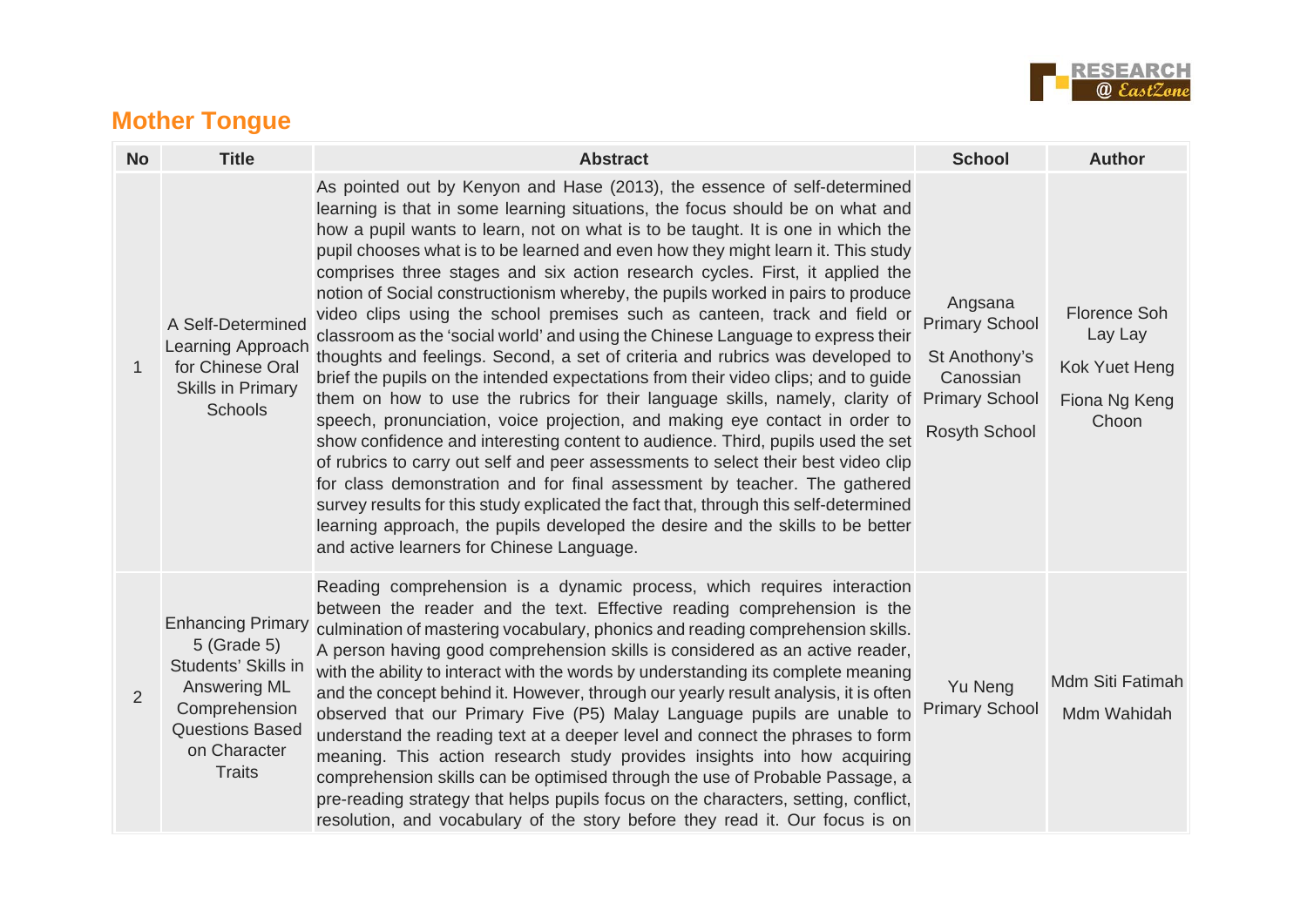|  | <b>RESEARCH</b>   |
|--|-------------------|
|  | <b>@</b> EastZone |

|                                                                                                     | identifying character traits in the comprehension passages and the P5 pupils<br>were taught to identify the correct qualities and/or attributes of the characters in<br>the comprehension texts. Annotation skills through Web 2.0 tool called<br>Crocodoc, which encourage active reading and improve pupils' understanding<br>of any reading text, were also integrated to aid the use of Probable Passage. All<br>these strategies aim to improve their ability to think critically and analytically,<br>which will in turn allow them to answer the comprehension question on character<br>traits, correctly. Our results analysis has proven that 92.8% of pupils have<br>achieved better comprehension marks after being exposed to the techniques of<br>Probable Passage and annotation tool through Crocodoc.                                                                                                                                                                                                                                                                                                                                                                                                                                                                                                                                                                                                                                                                                                                               |                                          |                       |
|-----------------------------------------------------------------------------------------------------|-----------------------------------------------------------------------------------------------------------------------------------------------------------------------------------------------------------------------------------------------------------------------------------------------------------------------------------------------------------------------------------------------------------------------------------------------------------------------------------------------------------------------------------------------------------------------------------------------------------------------------------------------------------------------------------------------------------------------------------------------------------------------------------------------------------------------------------------------------------------------------------------------------------------------------------------------------------------------------------------------------------------------------------------------------------------------------------------------------------------------------------------------------------------------------------------------------------------------------------------------------------------------------------------------------------------------------------------------------------------------------------------------------------------------------------------------------------------------------------------------------------------------------------------------------|------------------------------------------|-----------------------|
| Hook On To The<br>Figure<br>(A strategy to the<br>Teaching of<br><b>Narrative Essay</b><br>Writing) | We experience amusement, the sublime, sorrow, joy, pleasure, and awe in our<br>ordinary life. These are the starting point for aesthetics, the starting point for<br>reflecting on the nature, the value, and the quality of our experiences of the<br>natural and constructed environments and of various aspects of ordinary life.<br>This has led to the theme of this research study $-$ To empower students'<br>Narrative Essay Writing skills using Malay Language with a view that they put<br>their experiences in words and associated them with ideas of creativity and<br>contrasted with reason and logic. This research study responds to this challenge<br>by doing three things. First, it adopts the "Making Thinking Visible" approach by<br>Ritchhart (2011) as the main framework for the derived Narrative Essay Writing<br>programme in this study. Second, it uses the thinking routine of "See-Think-<br>Wonder" for students to experience in a multitude of ways for a given object,<br>event, or a series of events. Third, it incorporates my personal teaching<br>strategies on how to induce richness in narrative writing by ensuring students<br>include "See", "Hear", "Smell", Taste", "Feel", "Think" and use "metaphors" and<br>"poems" in their writing. Finally, experiences and knowledge gained for teaching<br>"narrative essay writing" are described as a series of five action research cycles<br>with a view to show other fellow teachers what it would be like in their class with<br>their students. | <b>Bedok Town</b><br>Secondary<br>School | Fawziyah Binte<br>Ali |

3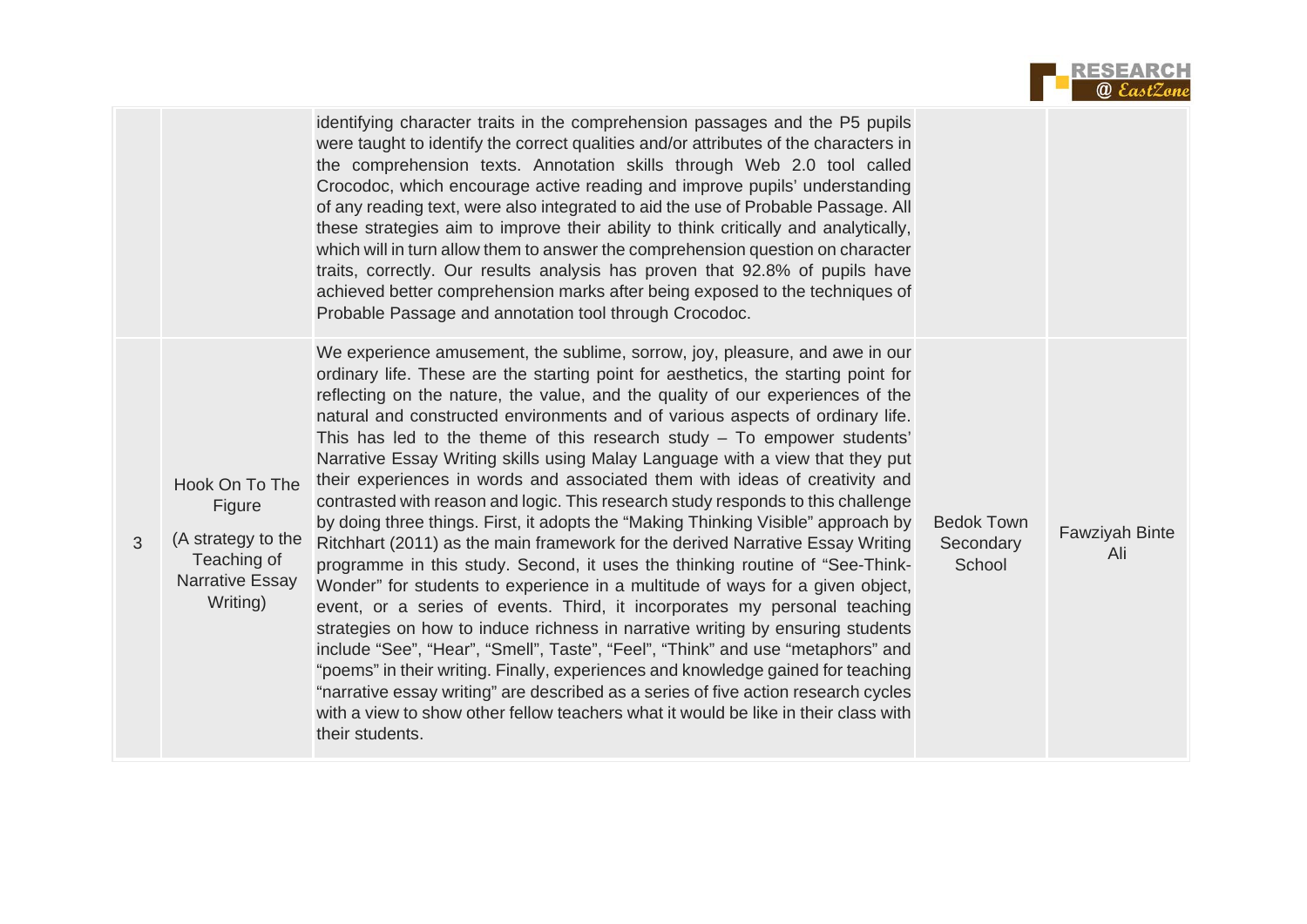

### **Physical Education**

| <b>No</b> | <b>Title</b>                                                                                                                                                 | <b>Abstract</b>                                                                                                                                                                                                                                                                                                                                                                                                                                                                                                                                                                                                                                                                                                                                                                                                                                                                                                                                                                               | <b>School</b>         | <b>Author</b>                                                                                                |
|-----------|--------------------------------------------------------------------------------------------------------------------------------------------------------------|-----------------------------------------------------------------------------------------------------------------------------------------------------------------------------------------------------------------------------------------------------------------------------------------------------------------------------------------------------------------------------------------------------------------------------------------------------------------------------------------------------------------------------------------------------------------------------------------------------------------------------------------------------------------------------------------------------------------------------------------------------------------------------------------------------------------------------------------------------------------------------------------------------------------------------------------------------------------------------------------------|-----------------------|--------------------------------------------------------------------------------------------------------------|
|           | The influence of<br>Instructional<br>Models on<br>teaching<br>effectiveness and<br>student's level of<br>perceived<br>engagement in<br>Handball PE<br>lesson | Direct Instruction (DI) Model is purported to be efficient in teaching basic skills.<br>On the other hand, the skills learnt from standalone drill practice may not be<br>transferable to game situation. While Games Concept Approach (GCA) is<br>thought to be effective in reaching this goal, the efficacy of these Instructional<br>Models has not been investigated in Physical Education Lessons. This study<br>investigated the effect of these two Instructional Models on teaching<br>effectiveness and student's level of perceived engagement in Handball PE<br>lessons. It was found that both DI and GCA Instructional Models can be as<br>highly engaging and enjoyable. This study also found that students taught with<br>the GCA could win games with significantly lesser number of passes ( $p =$<br>0.0391) and hence more efficient. The study proposed that the number of<br>occurrence of skill such as number of passes can be used to assess skill in PE<br>lesson. | Dunman High<br>School | Charlene Kuah Li<br>Ping<br>Chew Tah Lee<br>Christie Ang Sor<br>Yim<br><b>Faizal Mokmin</b><br>Tang Yew Seng |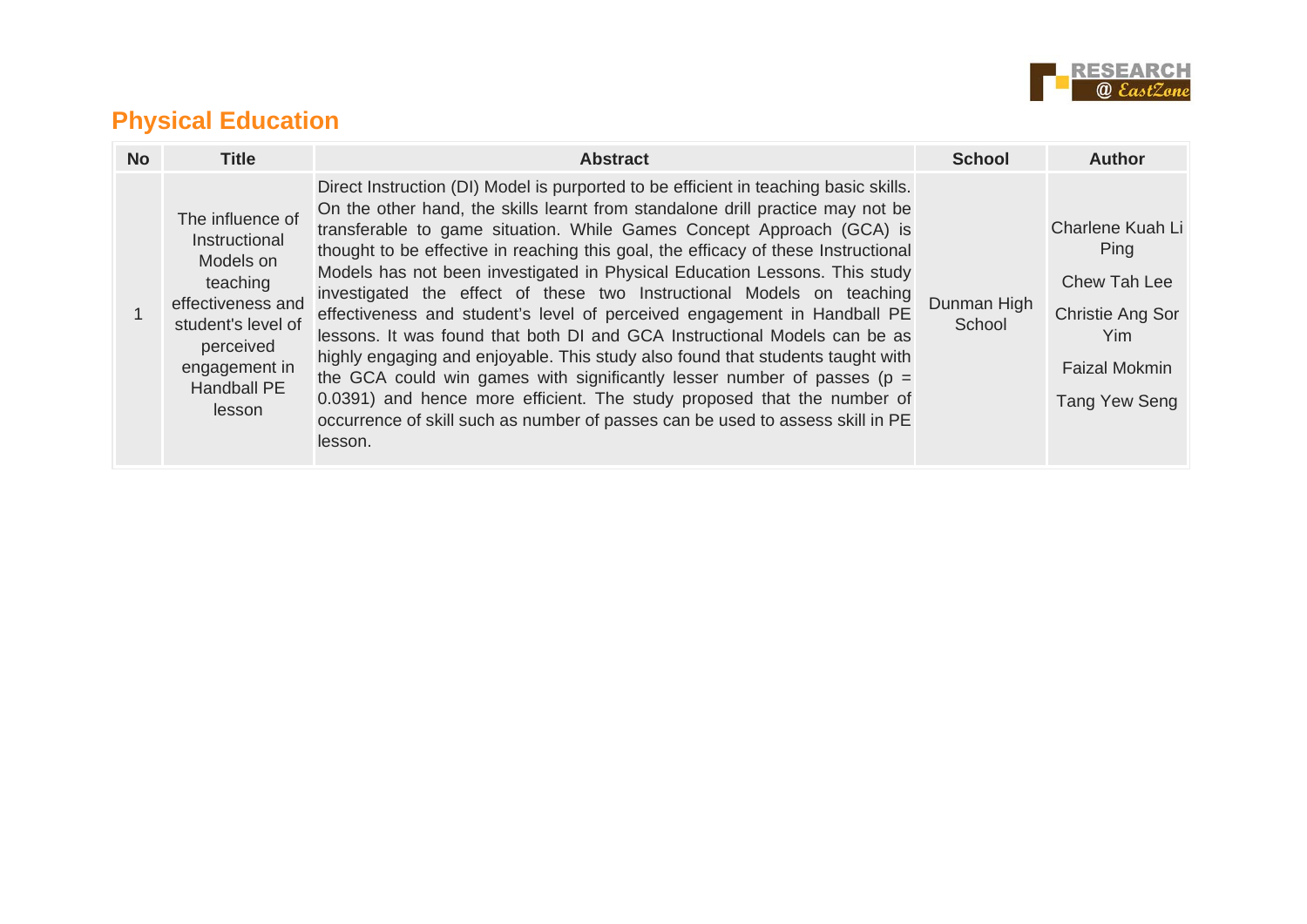

#### **Sciences**

| <b>No</b>      | <b>Title</b>                                                                                                                                                                                    | <b>Abstract</b>                                                                                                                                                                                                                                                                                                                                                                                                                                                                                                                                                                                                                                                                                                                                                                                                                                                                                                                                                                                                                                                                                                                                                                                                                                                                                                                                                                                                                                                                    | <b>School</b>                           | <b>Author</b>                                                                                                                        |
|----------------|-------------------------------------------------------------------------------------------------------------------------------------------------------------------------------------------------|------------------------------------------------------------------------------------------------------------------------------------------------------------------------------------------------------------------------------------------------------------------------------------------------------------------------------------------------------------------------------------------------------------------------------------------------------------------------------------------------------------------------------------------------------------------------------------------------------------------------------------------------------------------------------------------------------------------------------------------------------------------------------------------------------------------------------------------------------------------------------------------------------------------------------------------------------------------------------------------------------------------------------------------------------------------------------------------------------------------------------------------------------------------------------------------------------------------------------------------------------------------------------------------------------------------------------------------------------------------------------------------------------------------------------------------------------------------------------------|-----------------------------------------|--------------------------------------------------------------------------------------------------------------------------------------|
| 1              | Use of Claim-<br>Evidence-<br>Reasoning (C-E-R)<br>In Teaching Of<br>Science                                                                                                                    | In this research study, the Claim-Evidence-Reasoning (C-E-R) approach was<br>adopted to help pupils with difficulty in explaining scientific phenomenon.<br>Science teachers leveraged upon an Info-Communication Technologies (ICT)<br>mindtool, such as "Google spreadsheet" or "Popplet", in their C-E-R approach<br>for helping pupils in crafting scientific explanation via the following manner:<br>pupils make a claim and proceed to gather appropriate evidence to support that<br>claim. They then articulate the scientific principles that connect the claim and<br>evidence. In addition, the elements of C-E-R were used to establish a rubric of<br>conditions for marking the pupils' test questions. The gathered results from the<br>pre-test and post-test in this research study shows that the competency of the<br>pupils in crafting scientific explanations has improved after using this ICT-<br>enabled C-E-R approach.                                                                                                                                                                                                                                                                                                                                                                                                                                                                                                                                 | Gongshang<br><b>Primary School</b>      | Lim Wan Szi<br>Low Peggy (Liu<br>Peggy)<br><b>Corrine Cheong</b><br>Mui Lie<br><b>Widayu Bte</b><br>Kemat<br>Seah Jia Fen<br>Sabrina |
| $\overline{2}$ | A Scaffolding<br>Strategy for<br>helping Secondary<br><b>Science Students</b><br><b>Construct Scientific</b><br><b>Explanations for</b><br>Experimental<br><b>Based Questions</b><br>in Science | The study of Science in essence involves the explanation of phenomena by<br>inferring the reasons for occurrences and justifying the significance of the<br>observed event (Nagel, 1961; McNeil & Krajcik, 2008). This raises a challenge<br>for the educator: How can we equip students with the requisite knowledge,<br>skills, and dispositions for answering science questions? This research study<br>responds to this challenge by doing five things. First, it adopts an action<br>strategy with reference to Feldman's approach to art criticism- DINE (whereby<br>"D" is describe, "IN" is interpret, "E" is evaluate). Students adopt this action<br>strategy to construct arguments and explanations needed for phenomena<br>posed on them. Second, it incorporates a bite-size classroom-teaching to equip<br>students with the pre-requisite knowledge. During teaching, an educator<br>teaches directly on a "need-to-know" basis and with focus on context that can<br>help students move forward in their inquiry with DINE. Third, it introduces a set<br>of focal lessons for students to work on. Each focal lesson comprises a set of<br>step-by-step instructions and tasks to be carried out by students. Each task<br>takes into consideration the appropriate zone of proximal development (ZPD)<br>whereby the level of potential development is determined through problem<br>solving in collaboration with fellow students (Vygotsky, 1978). Fourth, it | <b>Pasir Ris</b><br>Secondary<br>School | Deborah Goh Hui<br>Hui<br>Zulaiha Shireen<br><b>Bte Mohd Salleh</b>                                                                  |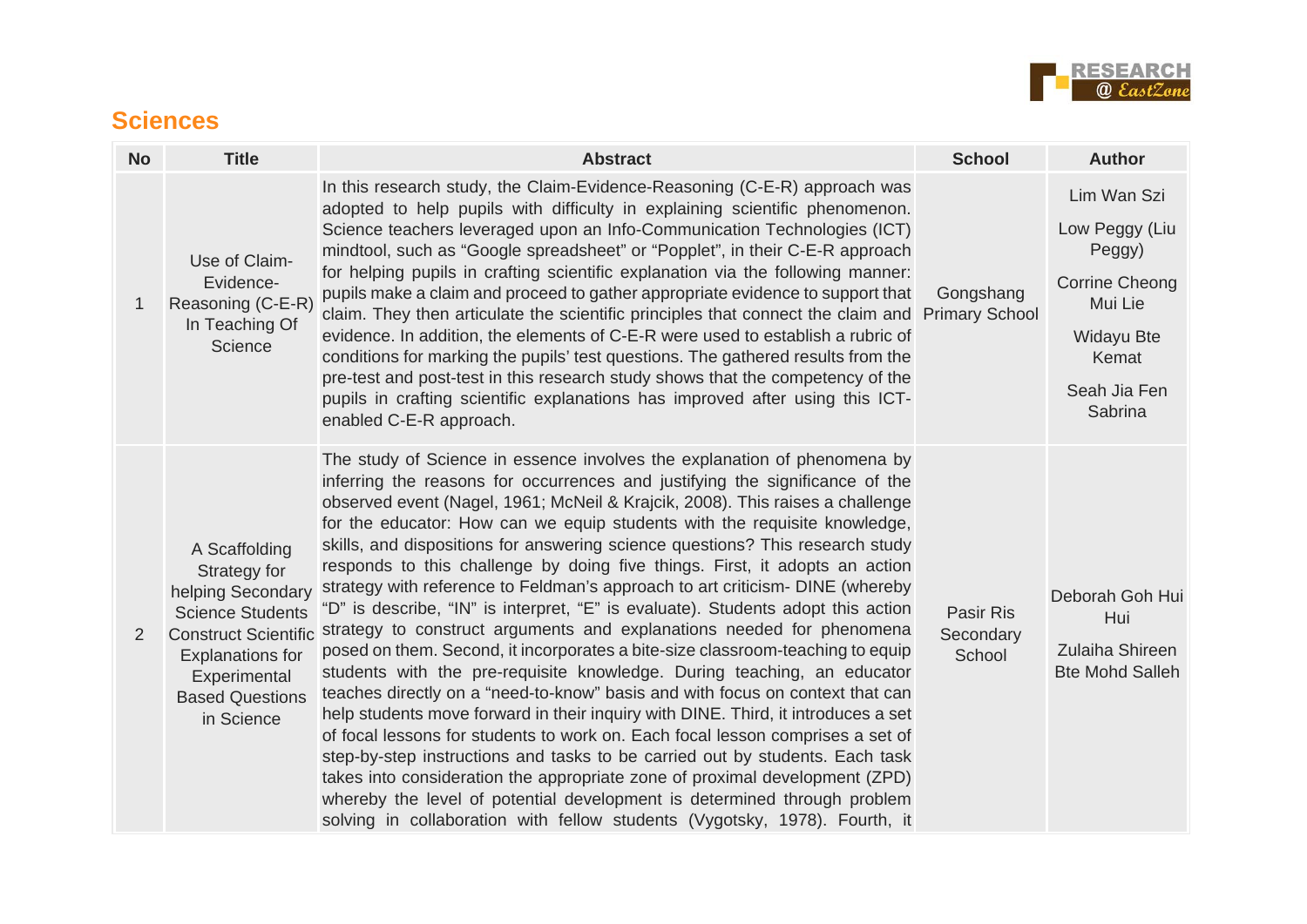|  | <b>RESEARCH</b>   |
|--|-------------------|
|  | <b>@</b> EastZone |

|                                                                                                                                                      | provides the justifications for our integrated use of DINE, Bite-Size Teaching,<br>and Focal Lesson as a collective whole via the Connective Approach as<br>described in the work of Strawson (1992), Tay (2003), and Tay et al (2010).<br>Lastly, it demonstrates the cycles that one goes through when embarking on<br>an action research journey.                                                                                                                                                                                                                                                                                                                                                                                                                                                                                                                                                                                                                                                                                                                                                                                                                                                                                                                                                                                                                                                                                                                                                                                                                                                                                                          |                                         |                |
|------------------------------------------------------------------------------------------------------------------------------------------------------|---------------------------------------------------------------------------------------------------------------------------------------------------------------------------------------------------------------------------------------------------------------------------------------------------------------------------------------------------------------------------------------------------------------------------------------------------------------------------------------------------------------------------------------------------------------------------------------------------------------------------------------------------------------------------------------------------------------------------------------------------------------------------------------------------------------------------------------------------------------------------------------------------------------------------------------------------------------------------------------------------------------------------------------------------------------------------------------------------------------------------------------------------------------------------------------------------------------------------------------------------------------------------------------------------------------------------------------------------------------------------------------------------------------------------------------------------------------------------------------------------------------------------------------------------------------------------------------------------------------------------------------------------------------|-----------------------------------------|----------------|
| An Action<br>Research Study on<br>bringing Physics<br>Activities out of the<br>laboratory and into<br>the classroom for<br>inquiry-based<br>learning | How can we, as educators, provide opportunities for students to move beyond<br>being passive recipients of knowledge to become knowledge builders, capable<br>of producing innovative and creative solutions to problems? How can we help<br>students make this leap – from intuitive understandings and natural curiosity to<br>knowledge creation $-$ to a space where ideas can be transformed into<br>formalised understanding and further questioning? While there is no one recipe<br>for success, this research study describes a set of key features for inquiry-<br>based learning that offer promise in supporting students to become thoughtful,<br>motivated, collaborative and innovative learners, capable of engaging in their<br>own inquiries for the learning of physics. These key features include: the<br>adaptation of laboratory lesson into a set of activities that can be taught via<br>inquiry-based learning in class; the application of 5E Instructional Model (that<br>comprises the five phases of Engage, Explore, Explain, Elaborate, or Extend,<br>and Evaluate) as described in the work of Sing and Chew (2009) for conducting<br>the lessons; the refinement of the 5E Instruction Model by incorporating five<br>essential features of inquiry-based science outlined in National Science<br>Education Standards (2000); and the active role of educators throughout the<br>process in establishing a culture where ideas are respectfully challenged,<br>tested, redefined, and viewed as improvable, moving students from a position<br>of wondering to a position of enacted understanding and further questioning. | <b>Pasir Ris</b><br>Secondary<br>School | Chiang Shu Lee |

3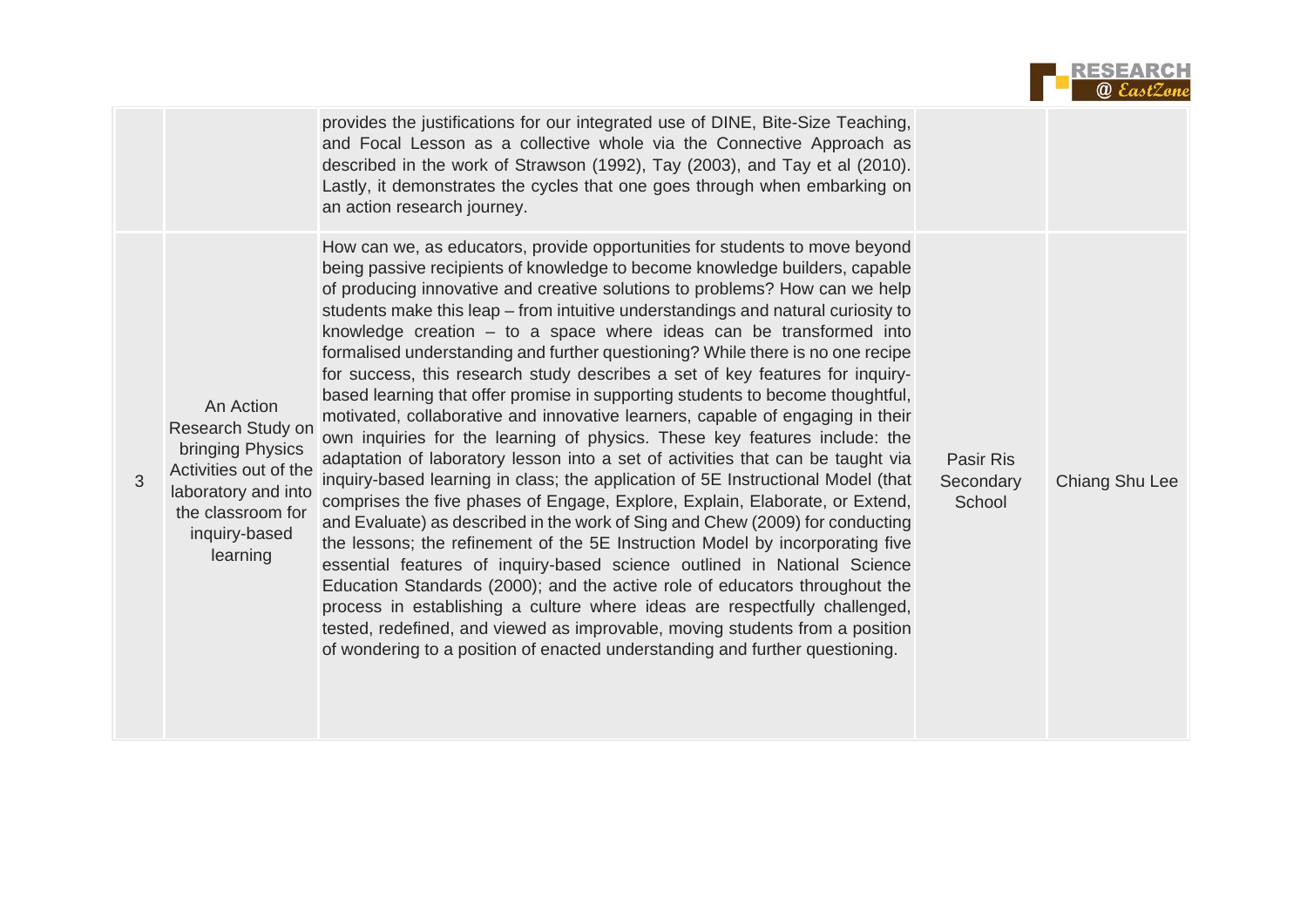

| $\overline{4}$ | Supporting<br><b>Scientific Literacy</b><br>in Chemistry                                   | This study explores how language-specific support enhances students'<br>learning in Science. Students' experiences in learning Science should extend<br>beyond the understanding of scientific concepts and include skills in helping<br>them to read and write Science effectively. A conscious effort is needed to<br>make explicit the language support required for students to construct a<br>scientific explanation. This purposeful and systematic support takes the form<br>of carefully crafted scaffolds in instructional resources, as well as meaningful<br>classroom talk and interaction between teachers and students to aid students<br>in constructing, connecting and communicating scientific explanations and<br>content knowledge. Despite the relatively small number of students and<br>teachers involved in this study, the study has demonstrated the potential of<br>carefully designed learning tasks and classroom discourse in meeting targeted<br>learning objectives.                                                                                                                                                                                                                                                                                                                                                                                                                                                                        | Junyuan<br>Secondary<br>School<br>English<br>Language<br>Institute of<br>Singapore | Chia Boh Peng<br>Tay Hui Min<br>Teo Wil Ping<br>Goh Peck Eng<br>Siti Zaleha<br>Tow Li Wan<br>Caroline Ho<br>Jenny Ho*<br><b>Gavin Lee</b> |
|----------------|--------------------------------------------------------------------------------------------|-----------------------------------------------------------------------------------------------------------------------------------------------------------------------------------------------------------------------------------------------------------------------------------------------------------------------------------------------------------------------------------------------------------------------------------------------------------------------------------------------------------------------------------------------------------------------------------------------------------------------------------------------------------------------------------------------------------------------------------------------------------------------------------------------------------------------------------------------------------------------------------------------------------------------------------------------------------------------------------------------------------------------------------------------------------------------------------------------------------------------------------------------------------------------------------------------------------------------------------------------------------------------------------------------------------------------------------------------------------------------------------------------------------------------------------------------------------------------------|------------------------------------------------------------------------------------|-------------------------------------------------------------------------------------------------------------------------------------------|
| 5              | to Securing the<br>Connections<br><b>Between Science</b><br>and Student<br><b>Outcomes</b> | Science education in Singapore and USA has a common dual student outcome<br>of imparting strong subject mastery; and nurturing scientific habits of mind and<br>practices. Learning activities prevalent in science classrooms are aimed at<br>engaging students, providing learning environments catering to students'<br>learning profiles and achieving science student outcomes. However, studies<br>My Personal Action show many students still do not understand basic Nature of Science elements<br>Research Journey and students are unable to apply learning in new situations. This means that<br>curriculum time and resources spent in planning and implementing activities<br>contributed little to achieve the two student outcomes mentioned above. This Tanjong Katong<br>action research study focuses on being responsive to current science<br>Learning Activities curriculum, learners as inquirers and science teachers as facilitators of inquiry.<br>It hopes to orchestrate changes in science teachers' lesson planning and<br>classroom practices so as to bring into classrooms purposeful, strategic and<br>engaging learning activities. This study comprises a series of three Action<br>Research (AR) cycles where each encompasses research, critical reflection<br>and recommendations for primary and secondary science teachers to create<br>stronger connections between science learning activities and science students'<br>outcomes. | Girls' School                                                                      | <b>Christine Sim</b>                                                                                                                      |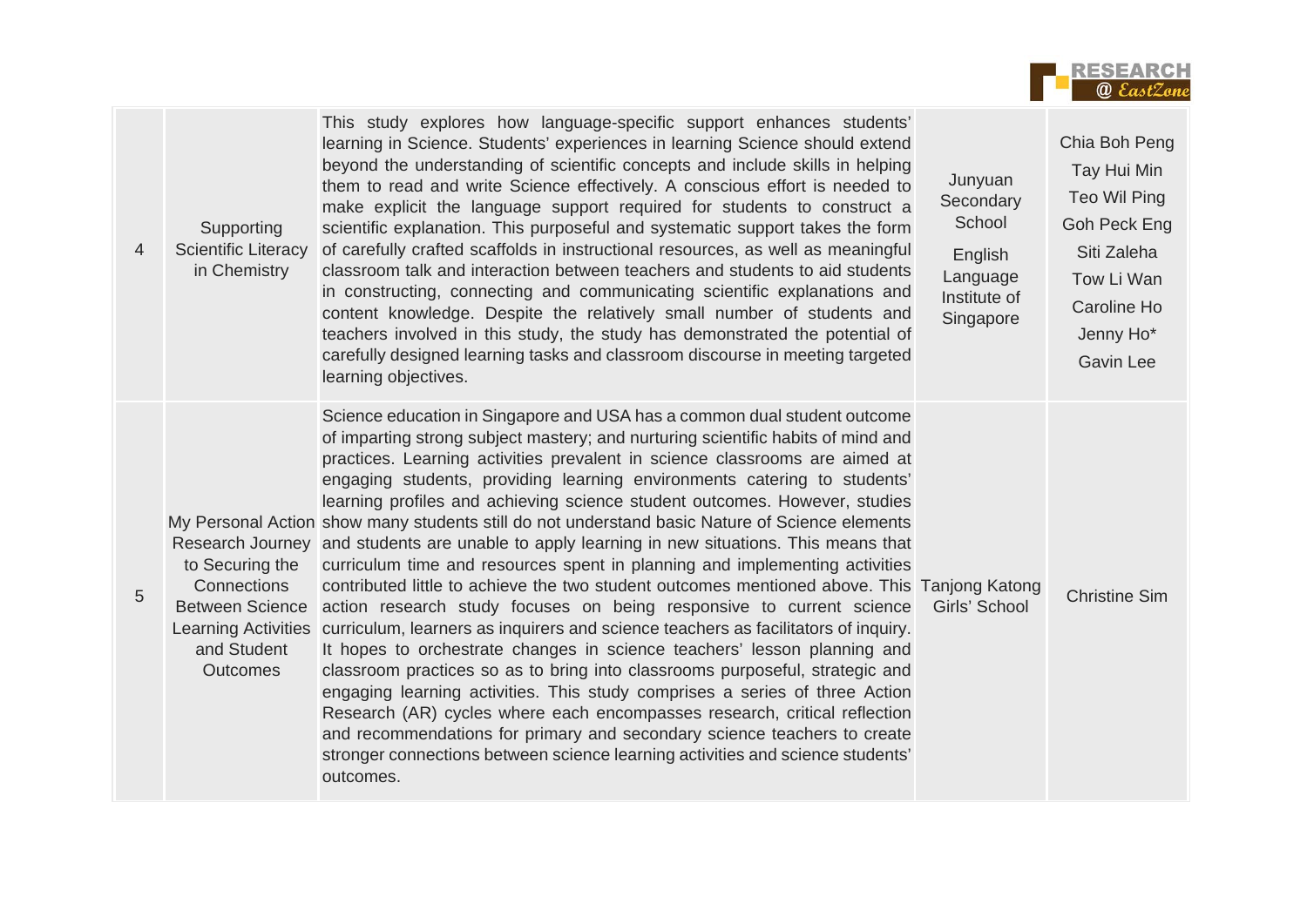

| 6              | Use of Team-<br><b>Based Learning</b><br>(TBL) in Ionic<br>Equilibrium<br><b>Chemistry Lecture</b> | Team-Based Learning (TBL) is a teaching and learning strategy developed by<br>Duke-NUS Graduate Medical School Singapore (Parmelee, 2012) for its daily<br>seminar style classroom teaching. In this action research study, this strategy<br>was applied to an experimental group of 4 classes of Junior College Year-1<br>(JC1) students in Meridian Junior College (MJC) for 4 lessons instead of the<br>traditional teacher-centred mass lectures, in acquiring new knowledge on lonic<br>Equilibrium. The effect sizes of these 4 classes and other classes in the control<br>group were measured. The result shows that the use of TBL has a significant<br>impact on students' conceptual understanding for this commonly perceived<br>difficult topic. In particular, the TBL approach offers the following benefits to the<br>college: Firstly, it encouraged students towards self-directed learning via<br>learning the content at their own pace before going to class to solve problems.<br>Secondly, the use of Info-Communication Technology (ICT) tools in TBL such<br>as teacher-recorded videos, YouTube and the Learning Management System<br>(LMS) had further enhanced students' learning since they were easily<br>accessible resources to support their learning of abstract concepts. Thirdly, its<br>constant review process whereby the teachers and students interact among<br>themselves to seek out disconfirming evidences with a view to develop new<br>insights unknown to the teachers. In addition, the perception survey amongst<br>students in the experimental group also shows a learning preference using TBL<br>over traditional lectures. | Meridian Junior<br>College       | Chong Kian<br>Seng<br>Loh Wee Chin<br>Rosalind<br>Chan Xin Wei<br>Ong Dunhao<br>Kelvin |
|----------------|----------------------------------------------------------------------------------------------------|-----------------------------------------------------------------------------------------------------------------------------------------------------------------------------------------------------------------------------------------------------------------------------------------------------------------------------------------------------------------------------------------------------------------------------------------------------------------------------------------------------------------------------------------------------------------------------------------------------------------------------------------------------------------------------------------------------------------------------------------------------------------------------------------------------------------------------------------------------------------------------------------------------------------------------------------------------------------------------------------------------------------------------------------------------------------------------------------------------------------------------------------------------------------------------------------------------------------------------------------------------------------------------------------------------------------------------------------------------------------------------------------------------------------------------------------------------------------------------------------------------------------------------------------------------------------------------------------------------------------------------------------------------------------------------------|----------------------------------|----------------------------------------------------------------------------------------|
| $\overline{7}$ | Use of the THINK <sup>®</sup><br>Cycle and 5 Es'<br>Framework in<br>curriculum design              | The THINK© Cycle is a novel problem-solving pedagogy created and used by<br>the Integrated Program in Temasek Junior College. With the THINK© Cycle in<br>place, learning is shifted from content-learning tasks to ideas and content-<br>creation by students. It is also a process-wise approach in which students are<br>posed with engaging and difficult problems designed by teachers such that<br>students can learn higher order and teamwork skills (Albanese & Mitchell,<br>1993). The 5 Es' framework; Enduring understanding, Excite, Enrich, Eureka<br>(satisfaction when one finds or discovers something), and Evaluate which I<br>conceptualised, serves as a guide to teachers to understand the sequence of<br>lessons and to design the curriculum. Together, the THINK© Cycle and the 5<br>Es' framework form the THINK package which is used to design the Secondary<br>School curriculum in the Integrated Program. The aim of the curriculum                                                                                                                                                                                                                                                                                                                                                                                                                                                                                                                                                                                                                                                                                                               | <b>Temasek Junior</b><br>College | Varella Alan<br>Joseph                                                                 |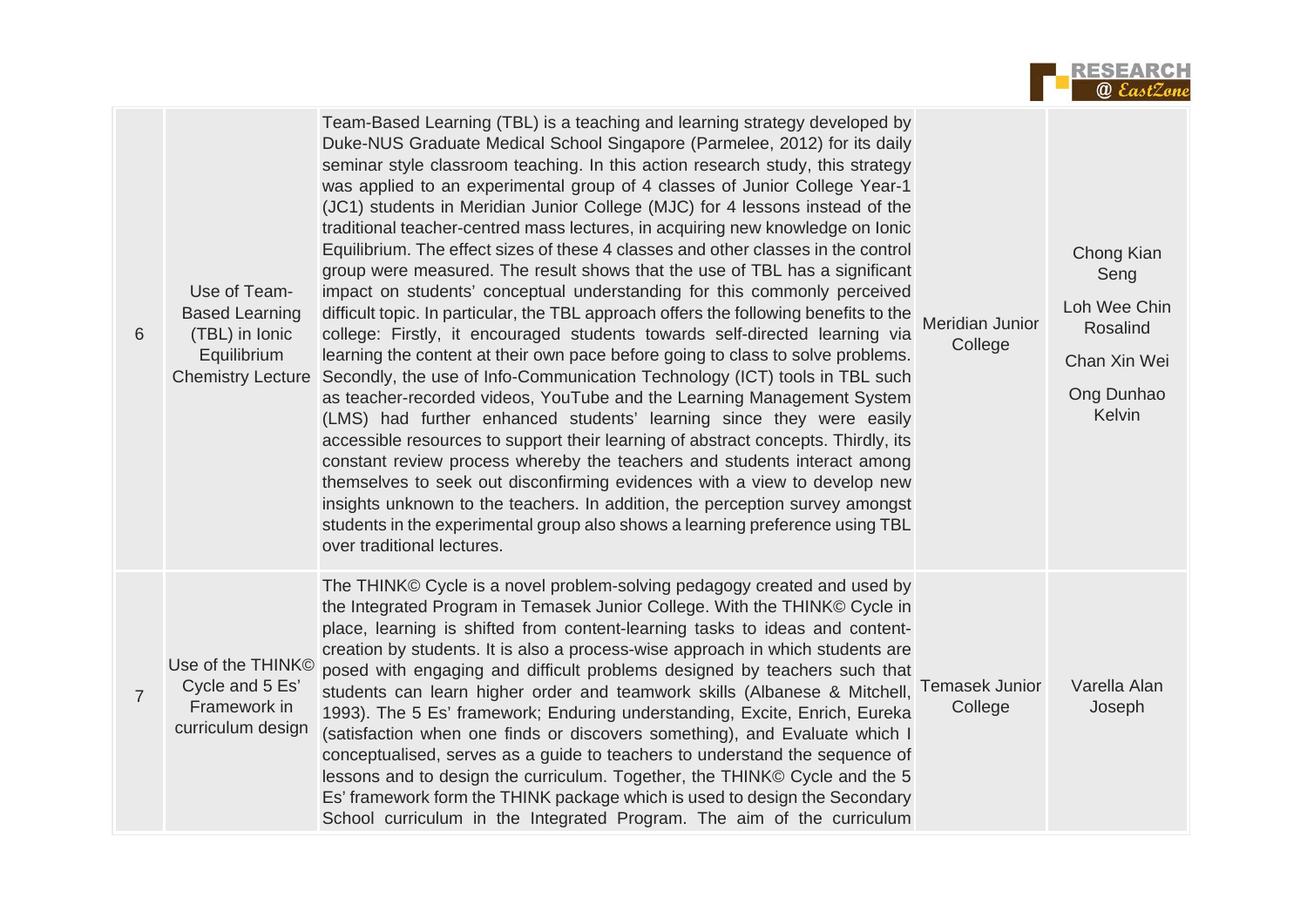

| designed is to engage the students and keep them on task whilst imparting     |  |
|-------------------------------------------------------------------------------|--|
| them with necessary live skills. Students are engaged when they are attracted |  |
| to their work, persist despite challenges and obstacles, and take delight in  |  |
| accomplishing their work (Schlecty, 1994). In this action research study, two |  |
| Secondary 4 (grade 10) classes were taught using this curriculum. The classes |  |
| were then assessed using the College's engagement survey. The results of the  |  |
| survey showed that the classes undergoing the lessons designed using the      |  |
| THINK© Cycle and the 5 Es' framework were better engaged than the group       |  |
| undergoing traditional treatment.                                             |  |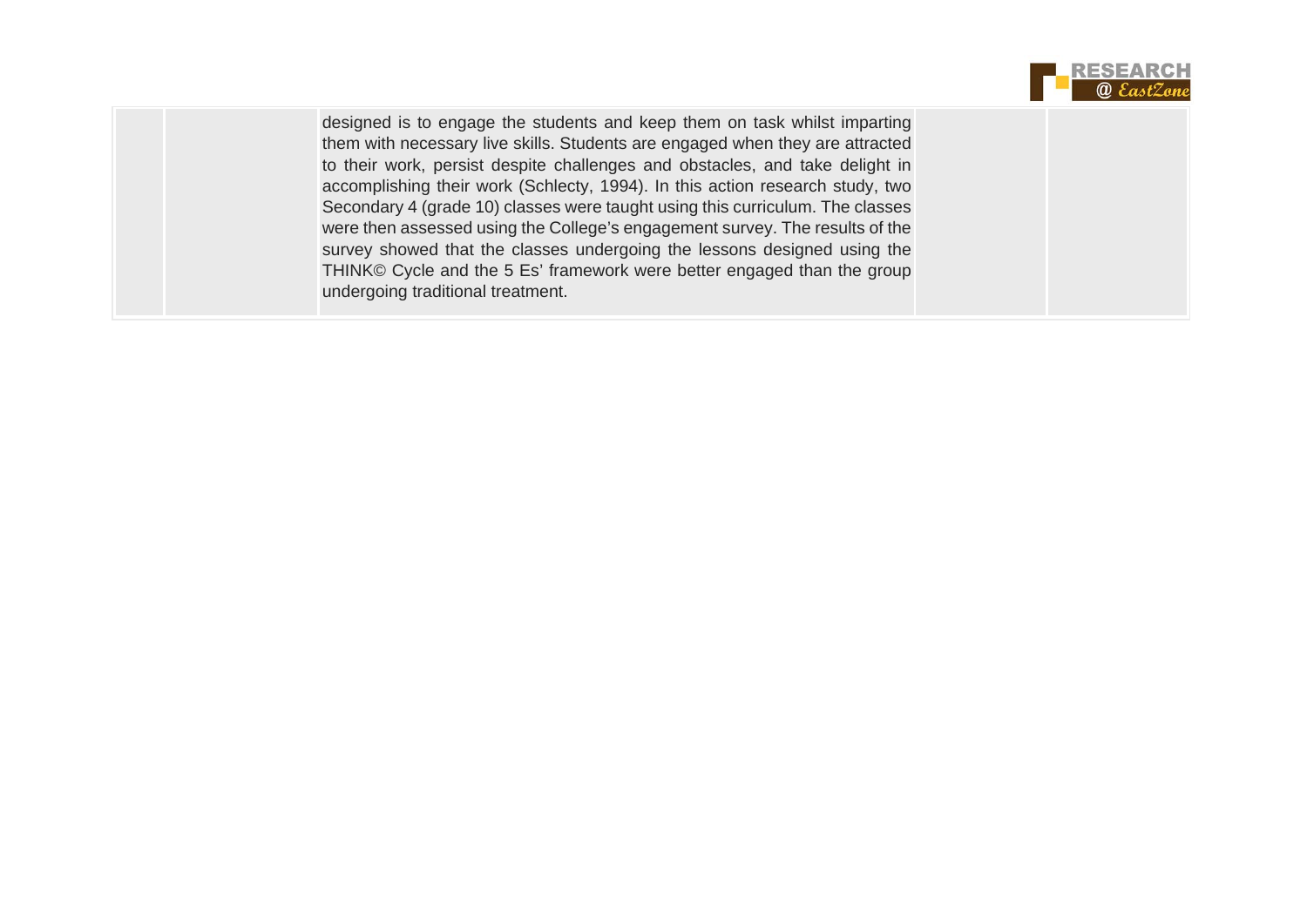

| <b>Art</b> |                                                                                                           |                                                                                                                                                                                                                                                                                                                                                                                                                                                                                                                                                                                                                                                                                                                                                                                                                                                                                                                                                                                                                                                                                                         |                                   |                            |
|------------|-----------------------------------------------------------------------------------------------------------|---------------------------------------------------------------------------------------------------------------------------------------------------------------------------------------------------------------------------------------------------------------------------------------------------------------------------------------------------------------------------------------------------------------------------------------------------------------------------------------------------------------------------------------------------------------------------------------------------------------------------------------------------------------------------------------------------------------------------------------------------------------------------------------------------------------------------------------------------------------------------------------------------------------------------------------------------------------------------------------------------------------------------------------------------------------------------------------------------------|-----------------------------------|----------------------------|
| <b>No</b>  | <b>Title</b>                                                                                              | <b>Abstract</b>                                                                                                                                                                                                                                                                                                                                                                                                                                                                                                                                                                                                                                                                                                                                                                                                                                                                                                                                                                                                                                                                                         | <b>School</b>                     | <b>Author</b>              |
|            | An Action<br>Research Study on<br>using Elegant<br><b>Tasks for Primary</b><br>One pupils to<br>Learn Art | This action research study explored the use of Elegant Tasks for thirty primary<br>one pupils from a typical public school in Singapore to learn Art. According to<br>Sandra Kay, an elegant task is an open-ended-problem approach that serves<br>to elicit 'creative thoughts' and 'elegant' or 'aesthetically meaningful' solutions<br>from pupils. Apart from making the teaching of art interesting, the use of Elegant<br>Tasks helps to amuse the pupils into developing an awareness of his or her<br>own style of thinking including, its strong points as well as its weaknesses.<br>Qualitative data were collected through focus group discussions. The findings<br>from this study showed that pupils like the adoption of Elegant Tasks in their art<br>lessons as they were given enough room to explore materials, make new<br>discoveries, and work collaboratively in groups. Besides, this approach has also<br>developed a strong sense of ownership and pride in their artworks as witnessed<br>from pupils' presentation of their artworks at the end of each elegant task topic. | Ngee Ann<br><b>Primary School</b> | Poh-Lim Shir<br>Pei, Fiona |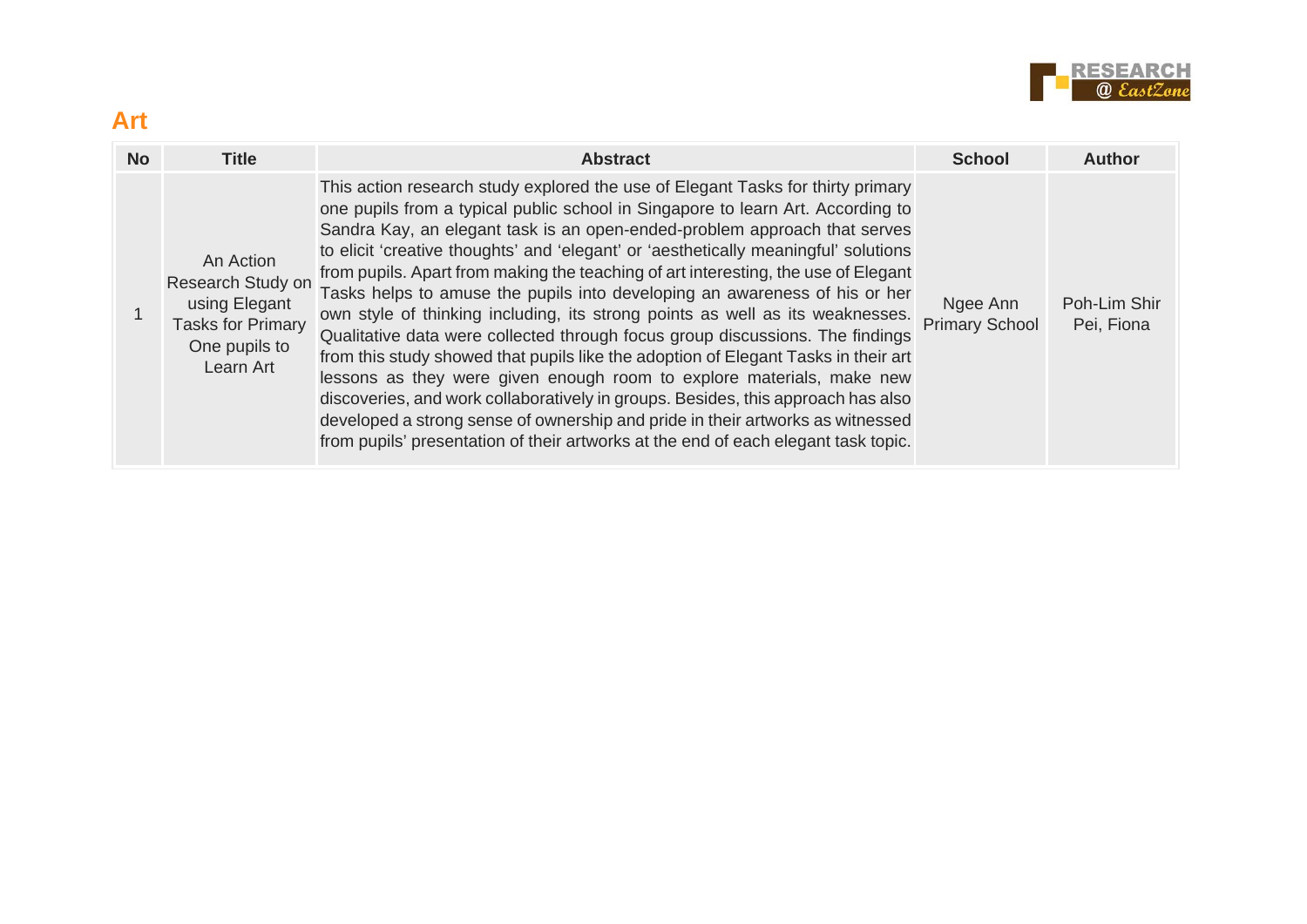

### **Inter-Discipline**

| <b>No</b> | <b>Title</b>                                                                                                                                       | <b>Abstract</b>                                                                                                                                                                                                                                                                                                                                                                                                                                                                                                                                                                                                                                                                                                                                                                                                                                                                                                                                                                                                                                                                                                                                                                                                                                                                                                                                                                                                                                                                                                                                                                                                                                       | <b>School</b>                        | <b>Author</b>                                             |
|-----------|----------------------------------------------------------------------------------------------------------------------------------------------------|-------------------------------------------------------------------------------------------------------------------------------------------------------------------------------------------------------------------------------------------------------------------------------------------------------------------------------------------------------------------------------------------------------------------------------------------------------------------------------------------------------------------------------------------------------------------------------------------------------------------------------------------------------------------------------------------------------------------------------------------------------------------------------------------------------------------------------------------------------------------------------------------------------------------------------------------------------------------------------------------------------------------------------------------------------------------------------------------------------------------------------------------------------------------------------------------------------------------------------------------------------------------------------------------------------------------------------------------------------------------------------------------------------------------------------------------------------------------------------------------------------------------------------------------------------------------------------------------------------------------------------------------------------|--------------------------------------|-----------------------------------------------------------|
| 1         | Enriching learning<br>of gifted pupils<br>through overseas<br>collaboration,<br>leveraging on<br>Information<br>Communications<br>Technology (ICT) | This paper outlines the journey that we have taken in Gifted Education<br>Department, St Hilda's Primary School (SHPS) in the implementation of our<br>strategic project, entitled GLOBE. GLOBE stands for Global Learning Online<br>beyond Borders Exchange. It is aimed at developing pupils in their capacity for<br>enriched learning and cultural understanding, through overseas exchanges and<br>collaborations. We leveraged on the boundless possibilities of ICT to enable a<br>borderless learning environment by embarking on one-to-one computing,<br>whereby each pupil used a personal device such as a tablet or a laptop, for this<br>ubiquitous learning. A case study approach (Yin, 2004), was adopted to find out<br>the impact of such collaborations on the learning of pupils in the area of cross-<br>cultural understanding. This was done in specific reference to one such overseas<br>collaboration; collaboration between St Hilda's Primary School Grade 5 pupils<br>and Waggrakine Primary School Grade 6 pupils. We approached the<br>development of pupils' cultural understanding with two main pedagogical strands:<br>collaborative learning (CoL) and self-directed learning (SDL) in a cross-cultural<br>context, leveraging on ICT using the online platform of Edmodo.<br>From teachers' observations and pupils' written responses, it was evident that<br>Waggrakine pupils and St. Hilda's pupils had learnt much from the<br>collaboration. They reflected that they had a deeper understanding of their own<br>culture and the differences and similarities with their Australian and Asian<br>friends. | St. Hilda's<br><b>Primary School</b> | Zahira<br>Mohamed<br><b>Sedik</b><br>Ng Ding Xuan<br>Andy |
| 2         | <b>Using Action</b><br>Research to adopt<br>a Pedagogical<br>Framework in<br>lesson                                                                | This Action Research study was conducted to derive a consistent curriculum<br>implementation approach for the teaching fraternity in St Hilda's Primary<br>School. It covers five aspects. First, it gets to the core on how to develop a<br>research-validated pedagogical framework for constructing teaching practice<br>and curriculum on a firm scientific foundation. Second, it illustrates how the<br>derived pedagogical framework is incorporated into two templates, namely, a<br>lesson implementation template and a reflection template. Third, it describes an                                                                                                                                                                                                                                                                                                                                                                                                                                                                                                                                                                                                                                                                                                                                                                                                                                                                                                                                                                                                                                                                         | St. Hilda's<br><b>Primary School</b> | Teo Kah Sze<br>Ho Wai Leng,<br>Irene                      |